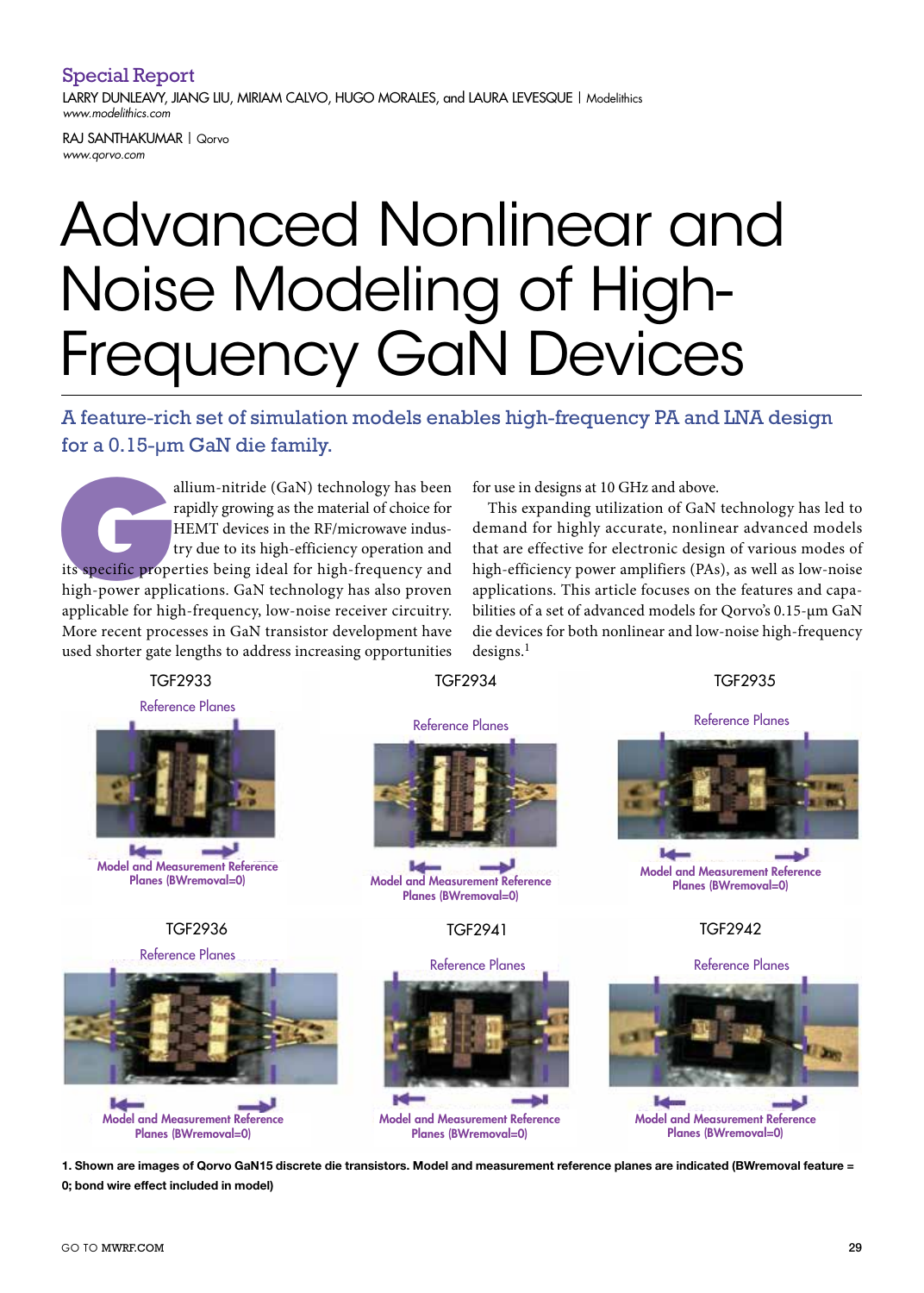#### **QORVO GAN15 TECHNOLOGY**

The Qorvo GaN 15 (QGaN15) process is shorter gate length technology capable of supporting applications through 40 GHz, as compared to QGaN25 (for applications to 18 GHz) and QGaN50 (for applications to 10 GHz).<sup>2</sup> The process uses AlGaN/GaN epitaxial layers grown on high thermal conductivity silicon-carbide (SiC) substrate. Performance parameters of the QGaN manufacturing technology include maximum currents of 1.15 A/mm and maximum frequency of oscillation  $(f_{\text{max}})$  as high as 160 GHz, $3$  with nominal operating voltage of 28 V.

Models for six of the many transistor devices available from Qorvo are now included in the Modelithics Qorvo GaN Library.4 These are the TGF2933, TGF2934, TGF2935, TGF2936, TGF2941, and TGF2942 *(Fig. 1)*. Two model versions were developed for each of the six discrete die transistors, a small-signal/noise model and a nonlinear model. The smallsignal/noise model provides for highest linear and noise simulation accuracy in comparison with the small-signal simulations of the nonlinear models. However, for these die, the nonlinear models also provide good predictions of small-signal S-parameters and noise parameters if designers happen to prefer to use the same model for both linear and nonlinear simulations.

#### **SMALL-SIGNAL/NOISE GAN HEMT MODEL VERSIONS**

The small-signal transistor models are optimized for broadband S-parameters and noise at specific operating bias conditions. These models offer slightly enhanced model-to-measured accuracy for the small signal simulation, which is of primary importance in low-noise amplifier (LNA)/receiver applications. In such applications, the use of a GaN device may be preferred due to tolerance to large-signal inputs (therefore eliminating the need for limiter circuitry) and/or linearity requirements.

Precision broadband measurements from two test bench configurations were used to validate the small-signal model



2. Shown is a block diagram of the Maury Microwave-/Keysight Technologies-enabled noise parameter setup.

version. A multi-bias S-parameter test bench was used that consisted of a vector network analyzer (VNA) along with bias tees, bias voltage source, RF wafer probe station, and a PC. Measurement calibration software was used that enabled efficient bias sweeps along with multi-line TRL calibration with custom microstrip standards.

The noise parameter testing bench consisted of a Keysight PNA-X VNA, noise source, biasing equipment, Maury tuner, noise receiver module, switch box, and power distribution hub *(Fig. 2)*. This system, which is capable of noise parameter characterization to 50 GHz, was used for noise modeling of the QGaN15 transistors to 36 GHz. *Figure 3* shows the model-tomeasurement accuracy of the TGF2942 small-signal model.



3. This figure illustrates the 0.2-to-40 GHz S-parameter (a) and 2-to-36 GHz noise model (b) performance for the TGF2942 small-signal model (HMT-QOR-TGF2942-SS-001). The parameters are as follows: Vds = 12 V, Ids = 40 mA, 25°C, 50-Ω Smith charts. The solid red lines represent model data, while the blue circles represent measured data.